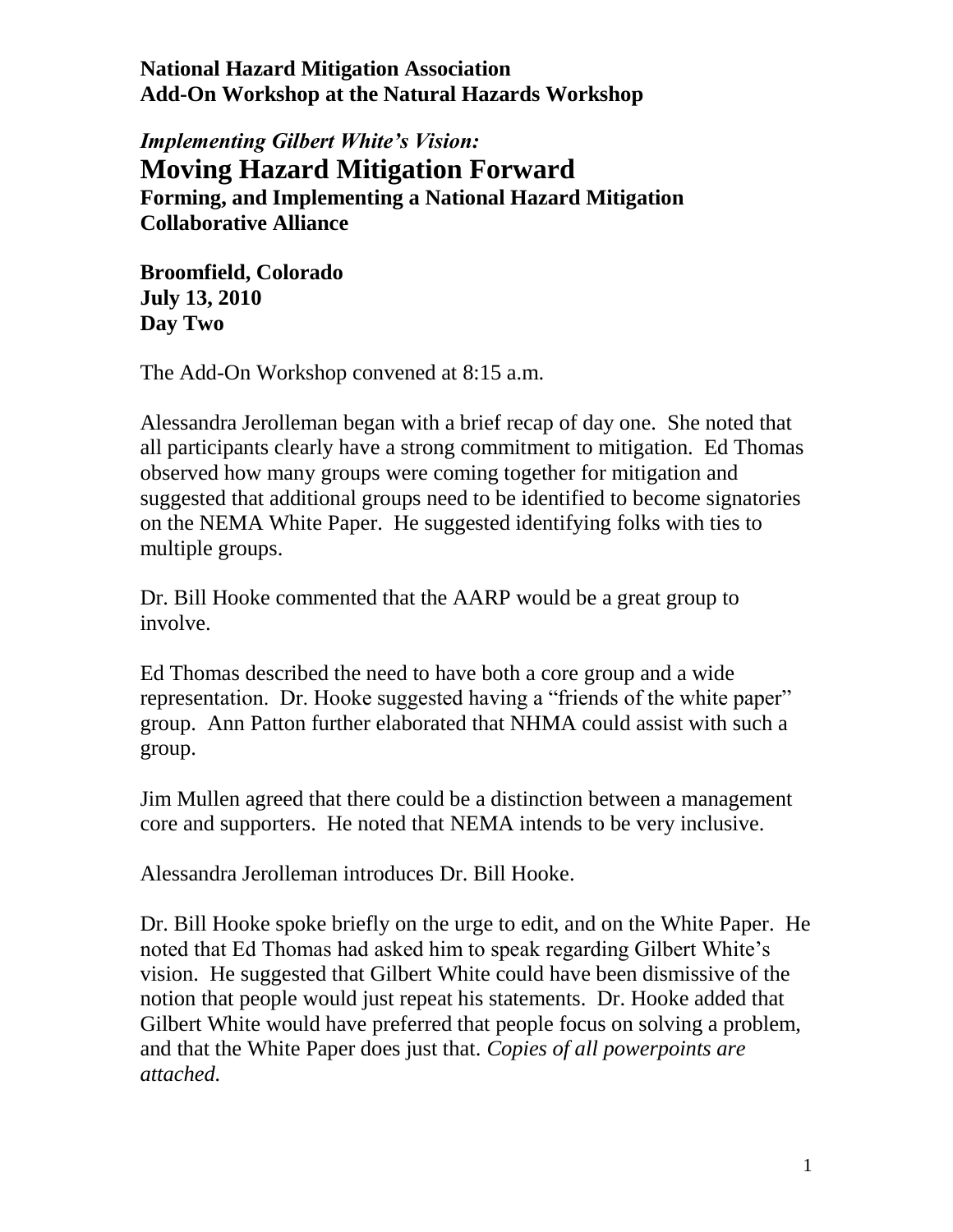He then described labels, such as scientist and practioner, noting that their usefulness is diminishing. He added that we are all going through life developing experience and testing and learning that's what scientists do. He suggested discarding the idea that we have scientists in one room and practitioners in another

Dr. Hooke also questioned the notion of the general public, mentioning Rosina from Grand Bayou as an example. He described an interview which she had given from a boat. He noted that Gilbert would say the earth does business through extreme events and that they are not interruptions. Recent human success is itself an extreme event – in a very short time, growth in numbers, resource use per capita, accelerating pace of social change, science, technology, including the invention of "natural" disasters, etc.

He then showed several slides related to the above, observing that losses continue to rise despite the fact that we know so much more about causes of disasters. He cited a 2001 paper by White, Kates and Burton which observed that maybe we haven't learned as much as we thought or that knowledge is unused.

Dr. Hooke used the aviation community as an example of a group able to learn from experience. He observed that the number of accidents has been dropping like a stone over the past 40-50 year period, while takeoffs and landings have quadrupled.

Dr. Hooke also discussed the need to move from managing emergency response and recovery to reducing the need for such measures. He described the role of strategic partnerships across all sectors of the community to build resilience, adding that disasters are spiritual and cultural matters and that the white paper ought to be accompanied with a reminder that these things are at the core

He noted that Gilbert White would say that extreme events are what make the planet interesting. The earth can be considered a cornucopia, a victim or a threat; but it is all these things. What used to be extreme is now ecotourism. He observed that hazard mitigation is in our DNA.

The floor was open for questions and comments. One comment related to the political nature of natural hazards as compared to the aviation industry.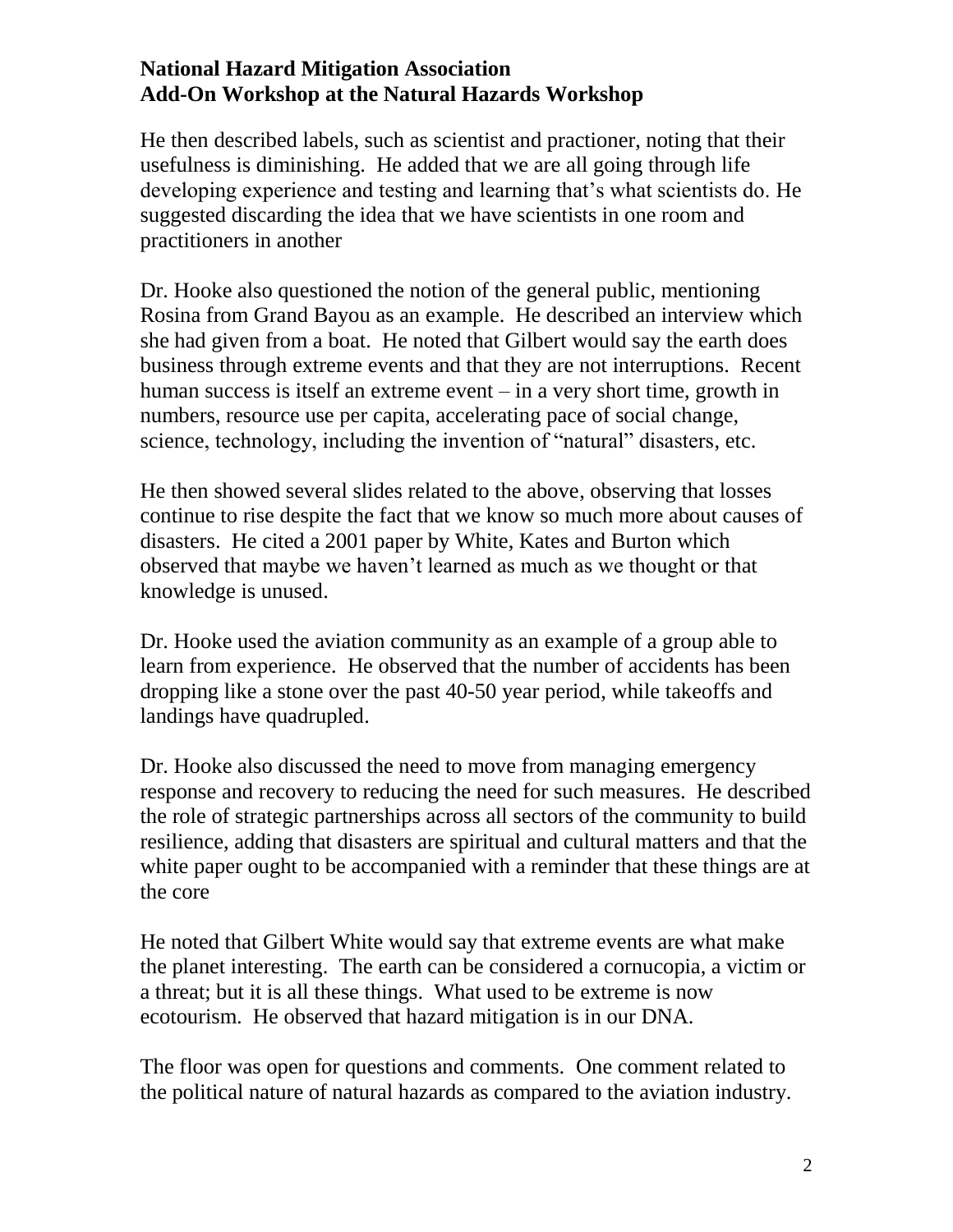.

Alessandra Jerolleman introduced Dave Hall with State Farm.

Dave Hall began by observing that the group has a perspective which is foreign to him. He mentioned that the insurance industry is mammoth and that he was not speaking for State Farm. Regarding the White Paper, he noted that his first thought was 'the industry won't do it'. However, having read it a few more times, he sees the intent and it seems much better. He suggested including more industry groups such as CPCU and RIMS.

Dave Hall then talked about business continuity and how presentations he gives tend to focus on catastrophes. However, he noted that smaller events can have a huge impact such as wind, hail, ice storms.

He commented that there are things independent agencies can do that the industry cannot do. For example, he noted that there is a lack of data on the value of business continuity. No studies have been done and the law impedes data sharing.

Dave Hall re-visited a previous discussion on insurance as a mechanism for mitigation, observing that it is currently a methodology for transference. Citing the Chicago Fire example, he observed that the current competitive environment made pushing for that kind of change very difficult.

The table was then open for comments. Bob Anderson described a paper on using insurance as a tool for loss mitigation. He cited a survey that showed that steel and concrete projects had almost the same dollar value.

Sam Medlock observed that there could be a real opportunity to reward those policy holders who are getting out in front and mitigating against loss on their property.

Dave Hall stated that in his opinion the NFIP can be a burden on insurance companies. He described the resources needed and suggested that it would be possible to craft a better system.

Jim Murphy inquired about the possibility of a CRS type program to encourage communities to develop mitigation plans including lifelines, resilience, etc.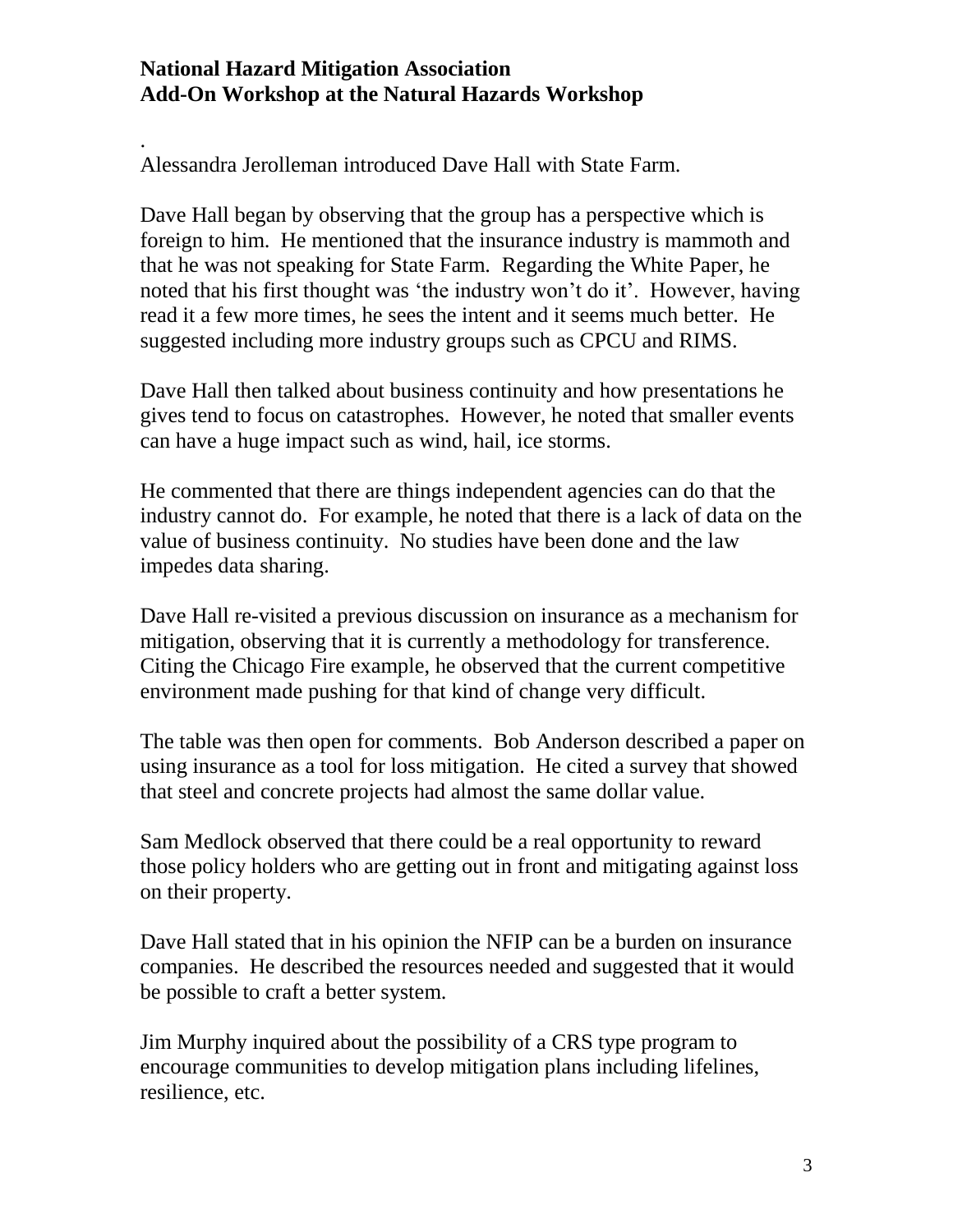Dave Hall suggested that ISO is the place to start, but that it would be necessary to convince the actuaries that it is feasible. He observed that they are going to say we don't have the data, and that the research community could help.

Ed observed that when the CRS was first being formed a Delphi model was designed for the rating system.

Alessandra Jerolleman introduced Glenn Pomeroy and Chris Nance.

Glenn spoke first describing the need to get stuff done and mentioning his experience as a state Insurance Commissioner. He described his presentation as having three pieces: what is being done to make earthquake insurance more affordable, discounts for mitigation, and what is being done to incentivize people to retrofit.

Glenn shared some statistics with the group regarding earthquake insurance in California and explained how the CA operates and why it was formed.

Glenn then described the COGA legislation as well as some other federal initiatives. Sam raised the issue that COGA might encourage unsafe development. Glenn responded with a summary of some of the criticisms that have been made regarding COGA. He added that the bill would not cause new development to occur.

Other comments by the group included a discussion of the role of insurance companies and a summary of the patchwork quilt.

Chris then spoke about collaboration. He discussed an existing program in California as an example. *All powerpoints are attached.*

A final comment dealt with insurance in New Zealand.

There were some questions from participants regarding the distinction between NHMA and the Alliance. Both Alessandra and Ed spoke in an attempt to clarify. Primarily, they observed that NHMA is a professional organization which might participate in the Alliance, but also has very similar goals.